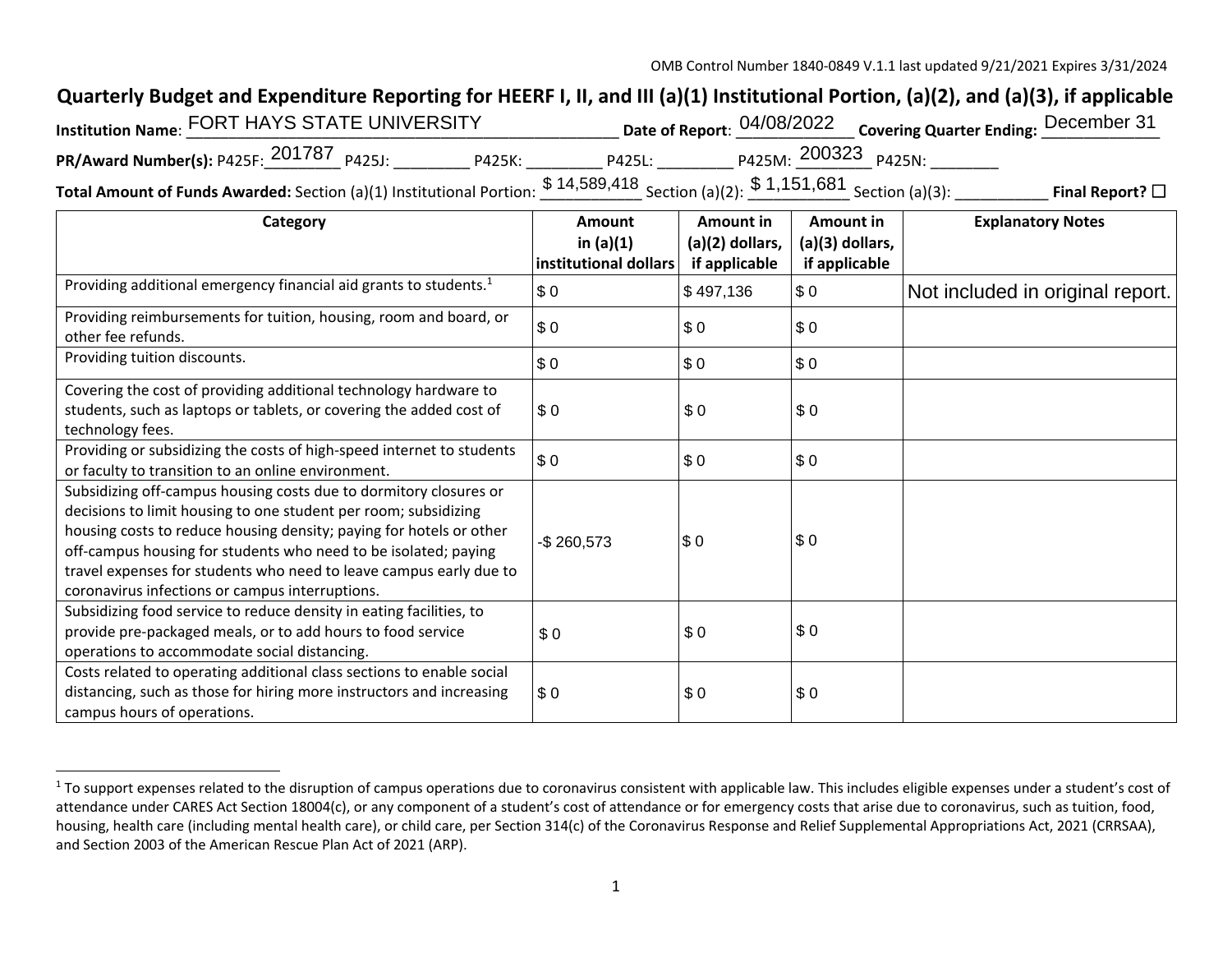OMB Control Number 1840‐0849 V.1.1 last updated 9/21/2021 Expires 3/31/2024

| Category                                                                                                                                                                                                                                                                     | Amount<br>in $(a)(1)$<br>institutional dollars | <b>Amount in</b><br>(a)(2) dollars, | <b>Amount in</b><br>(a)(3) dollars, | <b>Explanatory Notes</b>   |
|------------------------------------------------------------------------------------------------------------------------------------------------------------------------------------------------------------------------------------------------------------------------------|------------------------------------------------|-------------------------------------|-------------------------------------|----------------------------|
| Campus safety and operations. <sup>2</sup>                                                                                                                                                                                                                                   | \$1,233,972                                    | if applicable<br>\$0                | if applicable<br>\$0                |                            |
| Purchasing, leasing, or renting additional instructional equipment<br>and supplies (such as laboratory equipment or computers) to reduce<br>the number of students sharing equipment or supplies during a class<br>period and to provide time for disinfection between uses. | \$12,544                                       | \$0                                 | \$0                                 |                            |
| Replacing lost revenue from academic sources. <sup>3</sup>                                                                                                                                                                                                                   | \$0                                            | \$0                                 | \$0                                 |                            |
| Replacing lost revenue from auxiliary services sources (i.e., cancelled<br>ancillary events; disruption of food service, dorms, childcare, or<br>other facilities; cancellation of use of campus venues by other<br>organizations, lost parking revenue, etc.). <sup>3</sup> | \$0                                            | \$0                                 | \$0                                 |                            |
| Purchasing faculty and staff training in online instruction; or paying<br>additional funds to staff who are providing training in addition to<br>their regular job responsibilities.                                                                                         | \$0                                            | \$0                                 | \$0                                 |                            |
| Purchasing, leasing, or renting additional equipment or software to<br>enable distance learning, or upgrading campus wi-fi access or<br>extending open networks to parking lots or public spaces, etc.                                                                       | \$399,805                                      | \$0                                 | \$0                                 |                            |
| Other Uses of (a)(1) Institutional Portion funds. <sup>4</sup>                                                                                                                                                                                                               | \$68,654                                       |                                     |                                     | See additional page below. |
| Other Uses of (a)(2) or (a)(3) funds, if applicable. <sup>5</sup>                                                                                                                                                                                                            |                                                | \$0                                 | \$0                                 |                            |
| <b>Quarterly Expenditures for Each Program</b>                                                                                                                                                                                                                               | \$1,454,402                                    | \$497,136                           | \$0                                 |                            |
| <b>Total of Quarterly Expenditures</b>                                                                                                                                                                                                                                       | \$1,951,538                                    |                                     |                                     |                            |

<sup>&</sup>lt;sup>2</sup> Including costs or expenses related to the disinfecting and cleaning of dorms and other campus facilities, purchases of personal protective equipment (PPE), purchases of cleaning supplies, adding personnel to increase the frequency of cleaning, the reconfiguration of facilities to promote social distancing, etc.

<sup>&</sup>lt;sup>3</sup> Please see the Department's HEERF Lost Revenue FAQs (March 19, 2021) for more information regarding what may be appropriately included in an estimate of lost revenue.

 $4$  Please post additional documentation as appropriate and briefly explain in the "Explanatory Notes" section. Please note that funds for (a)(1) Institutional Portion may be used to defray expenses associated with coronavirus (including lost revenue, reimbursement for expenses already incurred, technology costs associated with a transition to distance education, faculty and staff trainings, and payroll).

<sup>&</sup>lt;sup>5</sup> Please post additional documentation as appropriate and briefly explain in the "Explanatory Notes" section. Please note that funds for (a)(2) and (a)(3) may be used to defray expenses associated with coronavirus (including lost revenue, reimbursement for expenses already incurred, technology costs associated with a transition to distance education, faculty and staff trainings, and payroll).